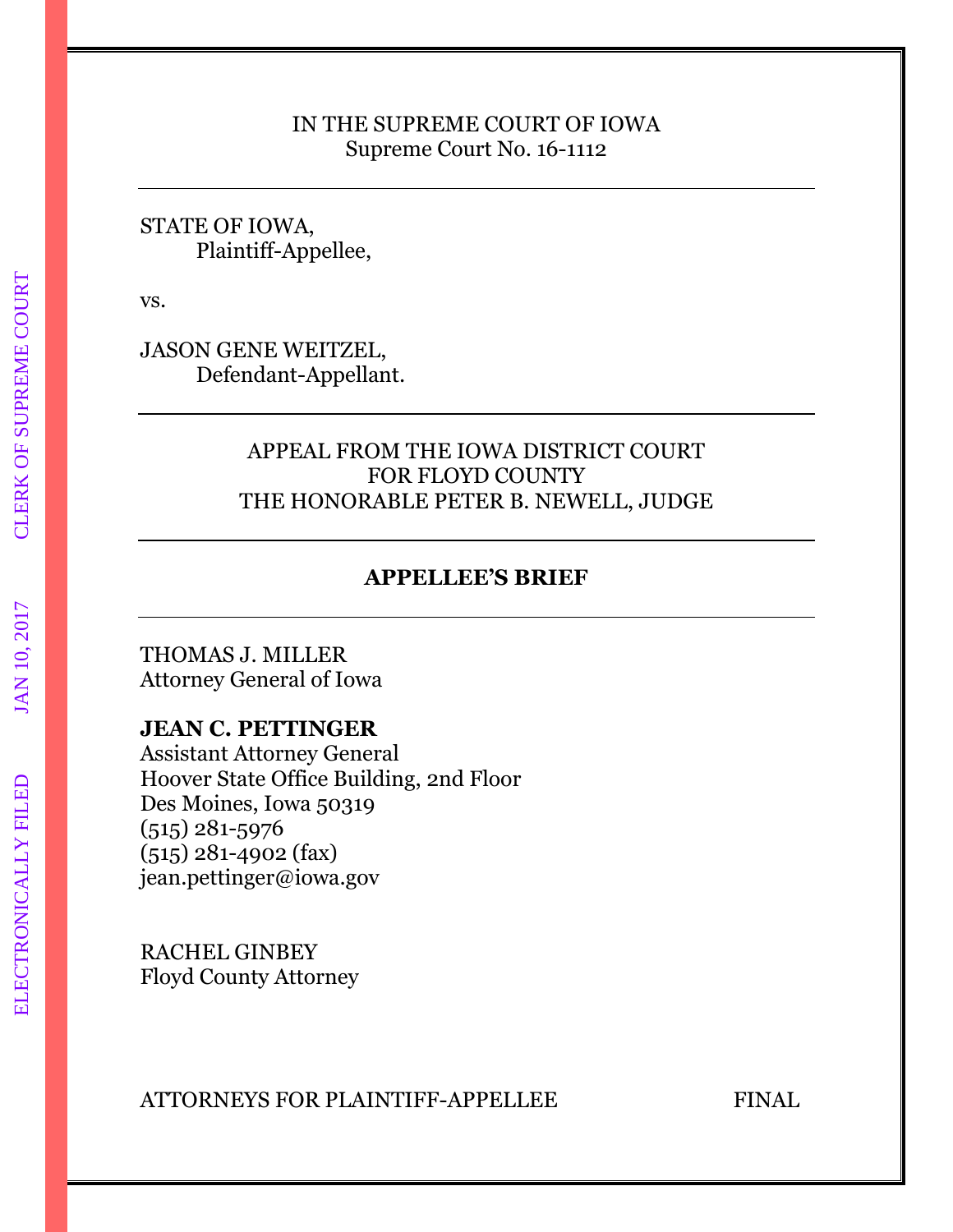## **TABLE OF CONTENTS**

| STATEMENT OF THE ISSUES PRESENTED FOR REVIEW 1                                                                                                                                                                                                                                                                                                                     |
|--------------------------------------------------------------------------------------------------------------------------------------------------------------------------------------------------------------------------------------------------------------------------------------------------------------------------------------------------------------------|
|                                                                                                                                                                                                                                                                                                                                                                    |
|                                                                                                                                                                                                                                                                                                                                                                    |
|                                                                                                                                                                                                                                                                                                                                                                    |
|                                                                                                                                                                                                                                                                                                                                                                    |
| The Defendant Has Not Established That His Trial<br>I.<br><b>Counsel Was Ineffective For Failing to File a Motion In</b><br><b>Arrest of Judgment Challenging the Adequacy of the</b><br>District Court's Advice Regarding the Guilty Plea.  6<br>II. The District Court Substantially Complied With the<br><b>Requirements of Iowa Rule of Criminal Procedure</b> |
|                                                                                                                                                                                                                                                                                                                                                                    |
|                                                                                                                                                                                                                                                                                                                                                                    |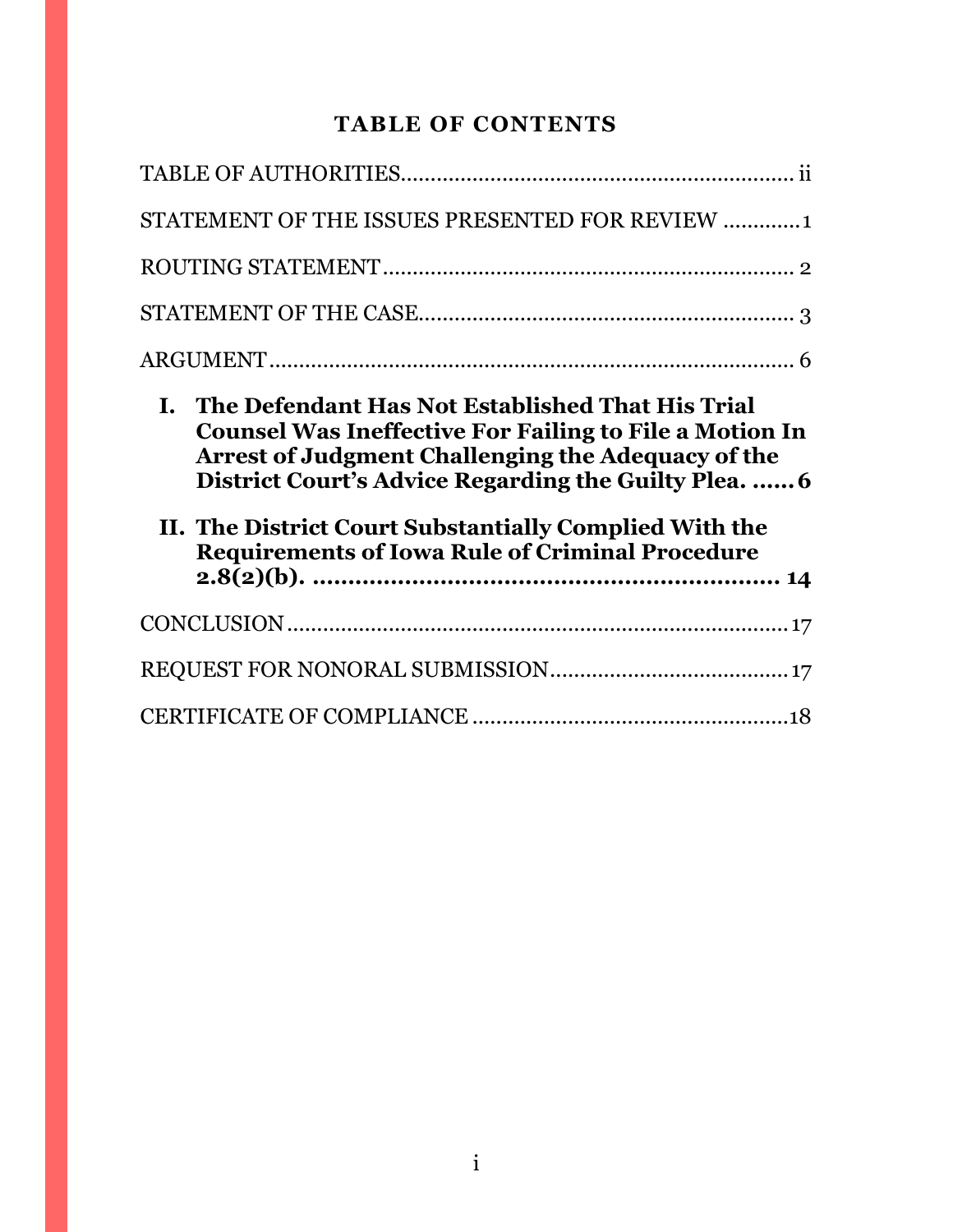# **TABLE OF AUTHORITIES**

<span id="page-2-0"></span>

| <b>Federal Case</b>                               |
|---------------------------------------------------|
| Strickland v. Washington, 466 U.S. 668 (1984)  11 |
| <b>State Cases</b>                                |
|                                                   |
|                                                   |
| State v. Beeman, No. 14-1792, 2016 WL 3269527     |
|                                                   |
|                                                   |
|                                                   |
|                                                   |
|                                                   |
|                                                   |
|                                                   |
|                                                   |
|                                                   |
|                                                   |
|                                                   |
|                                                   |
|                                                   |
|                                                   |
|                                                   |
|                                                   |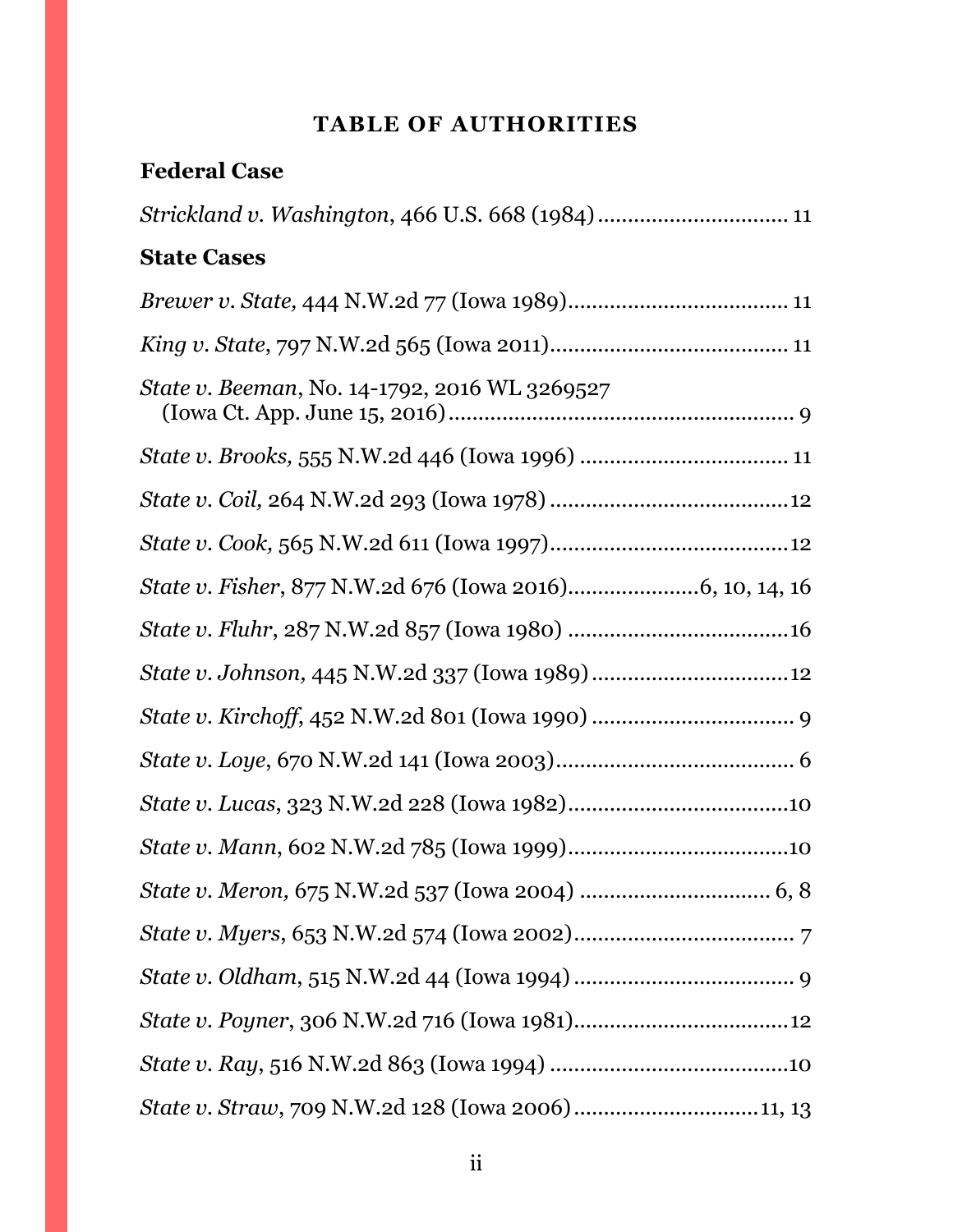# **State Codes**

| <b>State Rules</b> |  |
|--------------------|--|
|                    |  |
|                    |  |
|                    |  |
|                    |  |
|                    |  |
|                    |  |
|                    |  |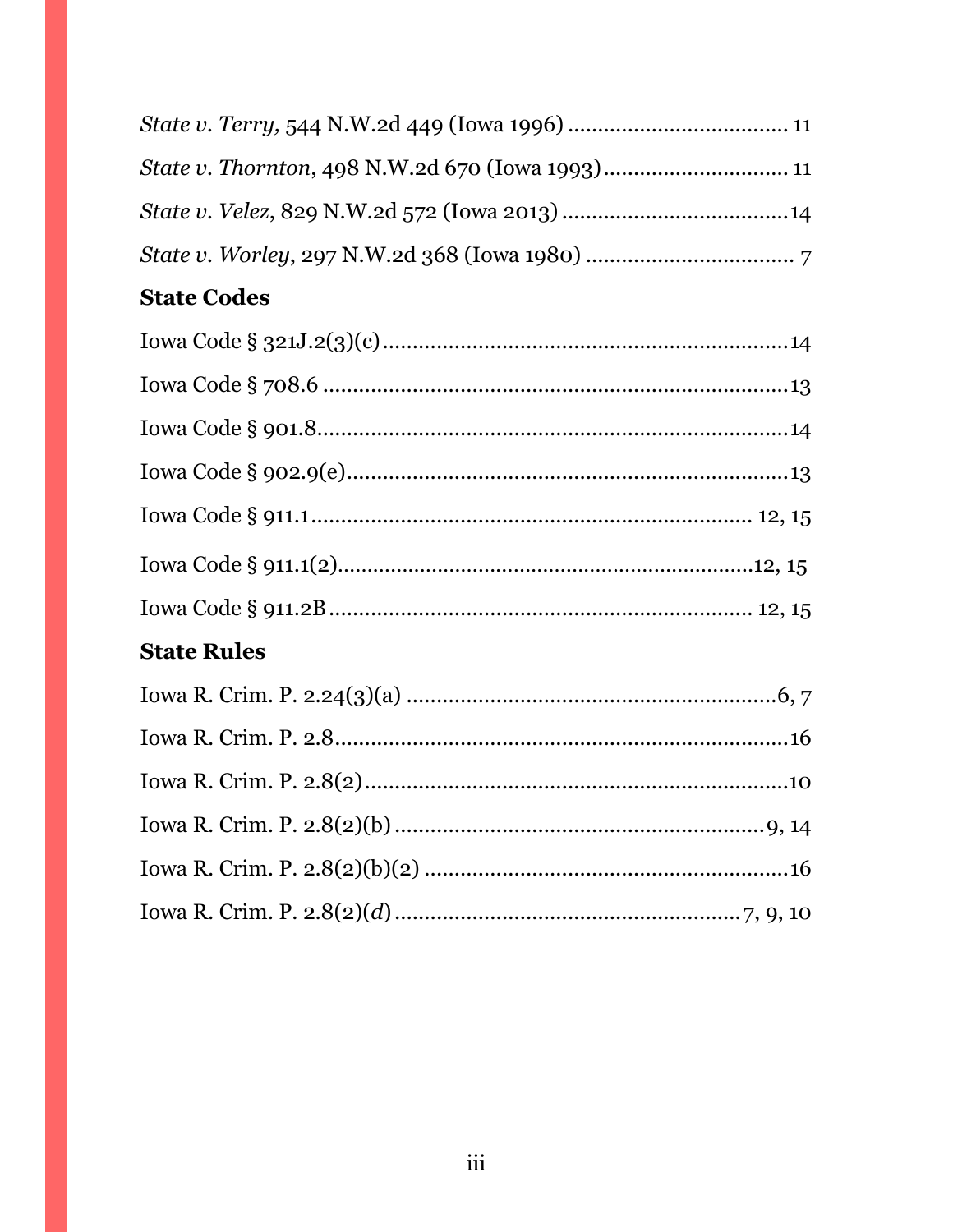#### <span id="page-4-0"></span>**STATEMENT OF THE ISSUES PRESENTED FOR REVIEW**

#### **I. Whether the Defendant Has Established That His Trial Counsel Was Ineffective For Failing to File a Motion In Arrest of Judgment Challenging the Adequacy of the District Court's Advice Regarding the Guilty Plea.**

#### Authorities

*Strickland v. Washington*, 466 U.S. 668 (1984) *Brewer v. State,* 444 N.W.2d 77 (Iowa 1989) *King v. State*, 797 N.W.2d 565 (Iowa 2011) *State v. Beeman*, No. 14-1792, 2016 WL 3269527 (Iowa Ct. App. June 15, 2016) *State v. Brooks,* 555 N.W.2d 446 (Iowa 1996) *State v. Coil,* 264 N.W.2d 293 (Iowa 1978) *State v. Cook,* 565 N.W.2d 611 (Iowa 1997) *State v. Fisher*, 877 N.W.2d 676 (Iowa 2016) *State v. Johnson,* 445 N.W.2d 337 (Iowa 1989) *State v. Kirchoff*, 452 N.W.2d 801 (Iowa 1990) *State v. Loye*, 670 N.W.2d 141 (Iowa 2003) *State v. Lucas*, 323 N.W.2d 228 (Iowa 1982) *State v. Mann*, 602 N.W.2d 785 (Iowa 1999) *State v. Meron,* 675 N.W.2d 537 (Iowa 2004) *State v. Myers*, 653 N.W.2d 574 (Iowa 2002) *State v. Oldham*, 515 N.W.2d 44 (Iowa 1994) *State v. Poyner*, 306 N.W.2d 716 (Iowa 1981) *State v. Ray, 516 N.W.2d 863 (Iowa 1994) State v. Straw*, 709 N.W.2d 128 (Iowa 2006) *State v. Terry,* 544 N.W.2d 449 (Iowa 1996) *State v. Thornton*, 498 N.W.2d 670 (Iowa 1993) *State v. Worley*, 297 N.W.2d 368 (Iowa 1980) Iowa Code § 321J.2(3)(c) Iowa Code § 708.6 Iowa Code § 901.8 Iowa Code § 902.9(e) Iowa Code § 911.1 Iowa Code § 911.2B Iowa R. Crim. P. 2.24(3)(a)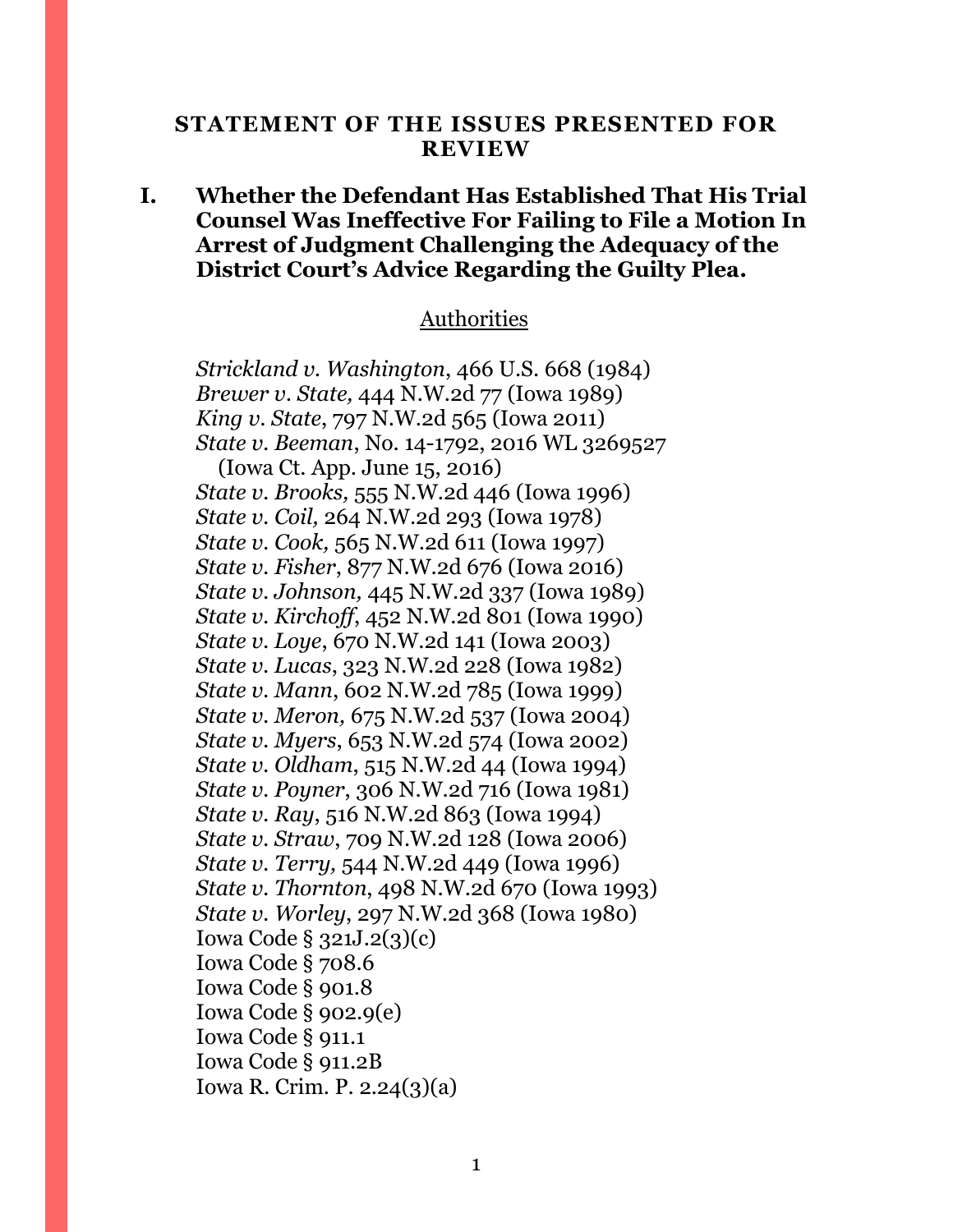Iowa R. Crim. P. 2.8(2) Iowa R. Crim. P. 2.8(2)(b) Iowa R. Crim. P. 2.8(2)(*d*)

### **II. Whether, Alternatively, the District Court Substantially Complied With the Requirements of Iowa Rule of Criminal Procedure 2.8(2)(b).**

### **Authorities**

*State v. Fisher*, 877 N.W.2d 676 (Iowa 2016) *State v. Fluhr*, 287 N.W.2d 857 (Iowa 1980) *State v. Velez*, 829 N.W.2d 572 (Iowa 2013) Iowa Code § 911.1 Iowa Code § 911.2B Iowa R. Crim. P. 2.8 Iowa R. Crim. P. 2.8(2) Iowa R. Crim. P. 2.8(2)(b) Iowa R. Crim. P. 2.8(2)(b)(2)

#### **ROUTING STATEMENT**

<span id="page-5-0"></span>Although the defendant requests that this case be retained by the Iowa Supreme Court, his claim must be addressed as one of ineffective assistance of counsel and therefore involves the application of existing legal principles to the facts. Transfer to the Court of Appeals would be appropriate. Iowa R. App. P. 6.1101(3)(a).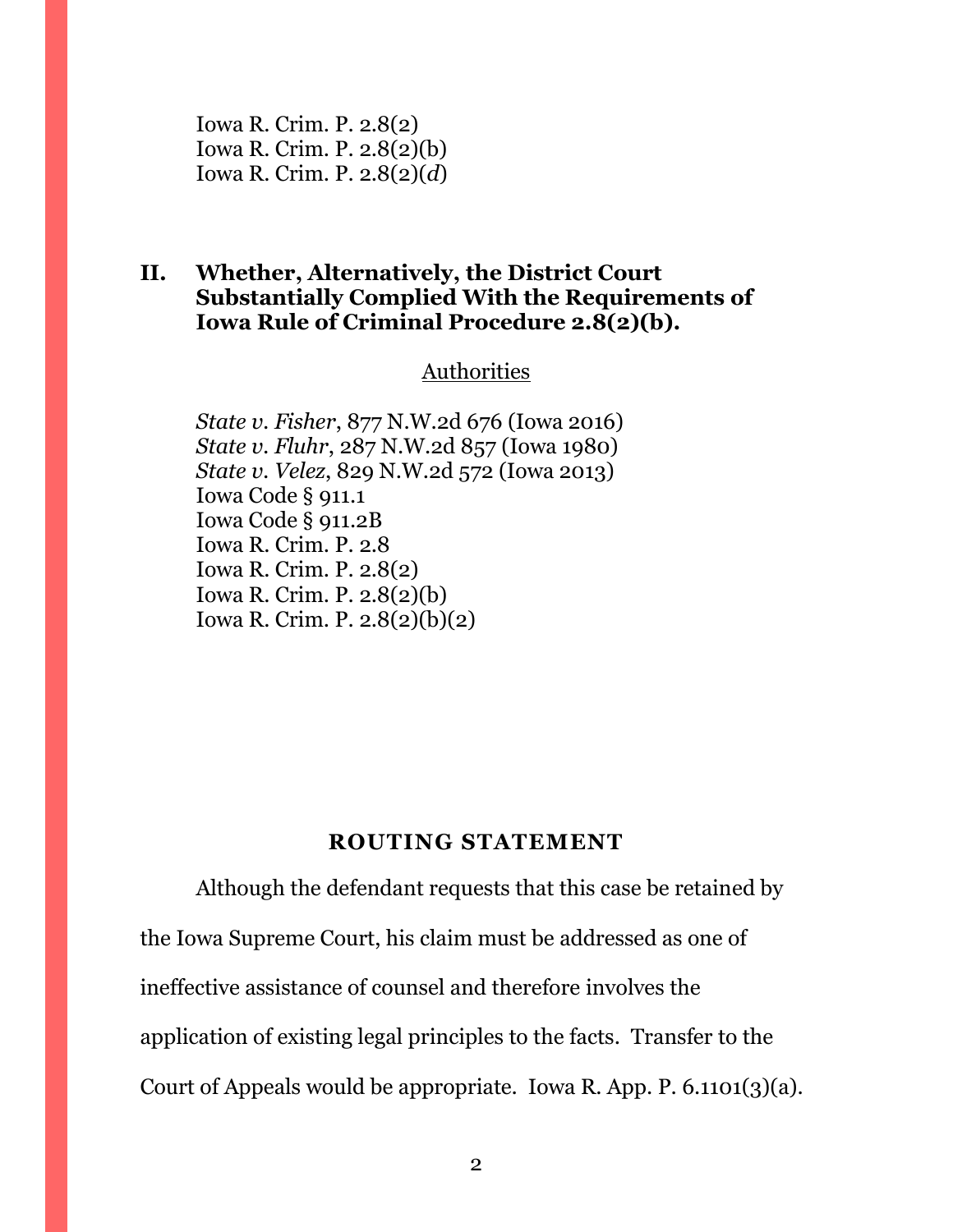#### **STATEMENT OF THE CASE**

#### <span id="page-6-0"></span>**Nature of the Case**

The defendant, Jason Weitzel, appeals from the judgment and sentence entered following his plea of guilty to domestic abuse assault impeding the normal breathing or circulation of blood resulting in bodily injury, in violation of Iowa Code sections 708.2A(1) and 708.2A(5), a class "D" felony; possession of methamphetamine, second offense, in violation of Iowa Code section 124.401(5), an aggravated misdemeanor; carrying weapons, in violation of Iowa Code section 724.4(1), an aggravated misdemeanor; and operating while intoxicated, first offense, in violation of Iowa Code section 321J.2, a serious misdemeanor.

The defendant claims on appeal that the district court did not adequately advise him of the matters set forth in Iowa Rule of Criminal Procedure 2.8(2)(b) regarding his guilty plea or, alternatively, that his trial counsel rendered ineffective assistance by failing to file a motion in arrest of judgment challenging the adequacy of the court's advice regarding the guilty plea.

### **Course of Proceedings and Disposition**

On March 11, 2016, the State filed a trial information charging the defendant with domestic abuse assault impeding the normal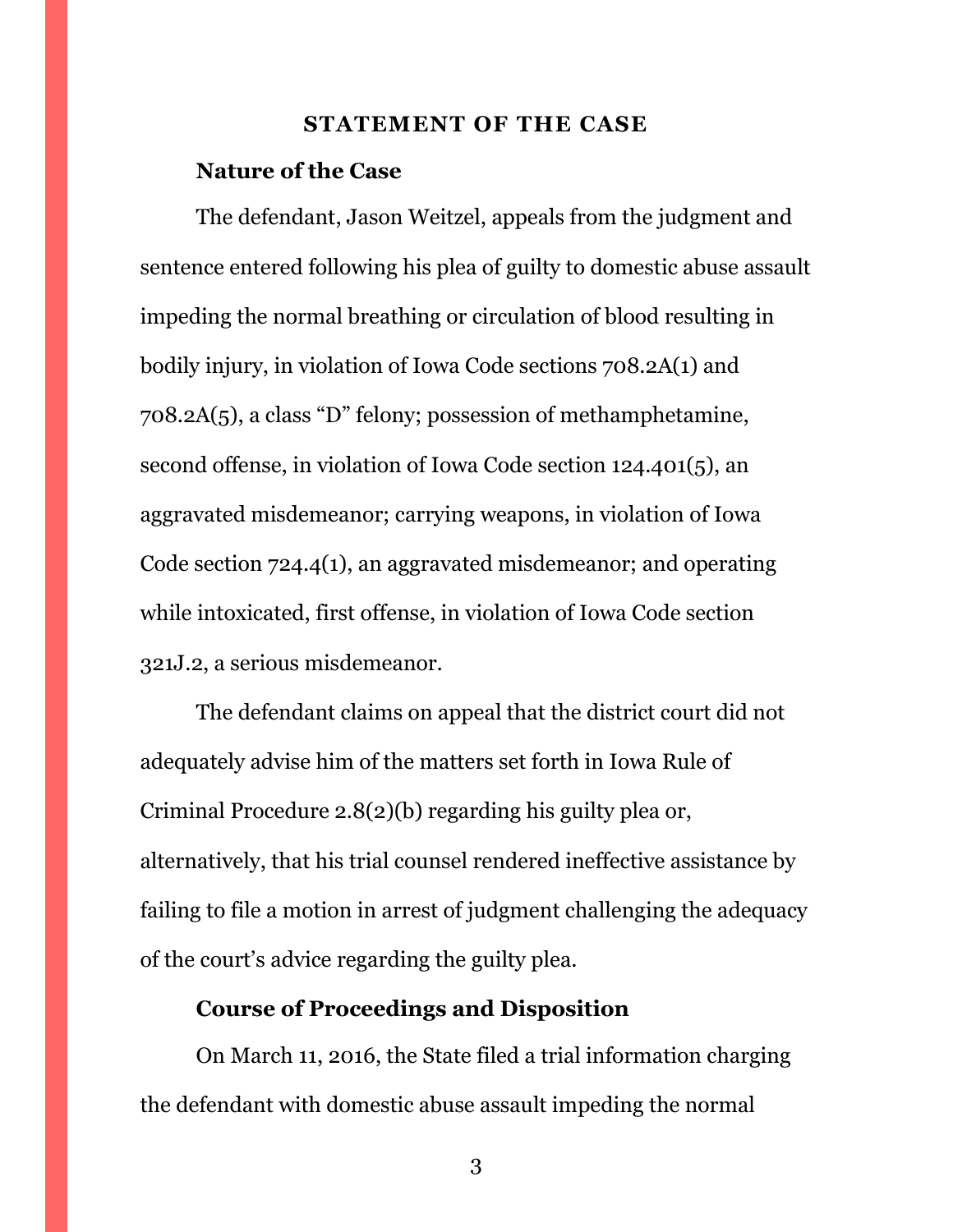breathing or circulation of blood resulting in bodily injury, in violation of Iowa Code sections 708.2A(1) and 708.2A(5), a class "D" felony (Count I); threat of terrorism, in violation of Iowa Code sections 708A.5 and 708A.1, a class "D" felony (Count II); possession of methamphetamine, a Schedule II controlled substance, second offense, in violation of Iowa Code section 124.401(5), an aggravated misdemeanor (Count III); carrying weapons, in violation of Iowa Code section 724.4(1), an aggravated misdemeanor (Count IV); and operating while intoxicated, first offense, in violation of Iowa Code section 321J.2, a serious misdemeanor (Count V). Trial Information  $(3/11/16)$ ; App. 1. The defendant pleaded not guilty to those charges. Written Arraignment and Plea of Not Guilty (3/21/16); App. --. The State later amended the trial information to change Count II to intimidation with a dangerous weapon, in violation of Iowa Code section 708.6, a class "D" felony. Motion to Amend Trial Information  $(4/12/16)$ ; Amended Trial Information  $(4/12/16)$ ; App. --, 4.

On May 17, 2016, pursuant to a plea agreement, the defendant entered Alford pleas to Counts I, III, IV, and V. Plea Tr.  $(5/17/16)$  p. 18, line 20 – p. 19, line 20; Record of Plea Change (5/17/16); App. 7.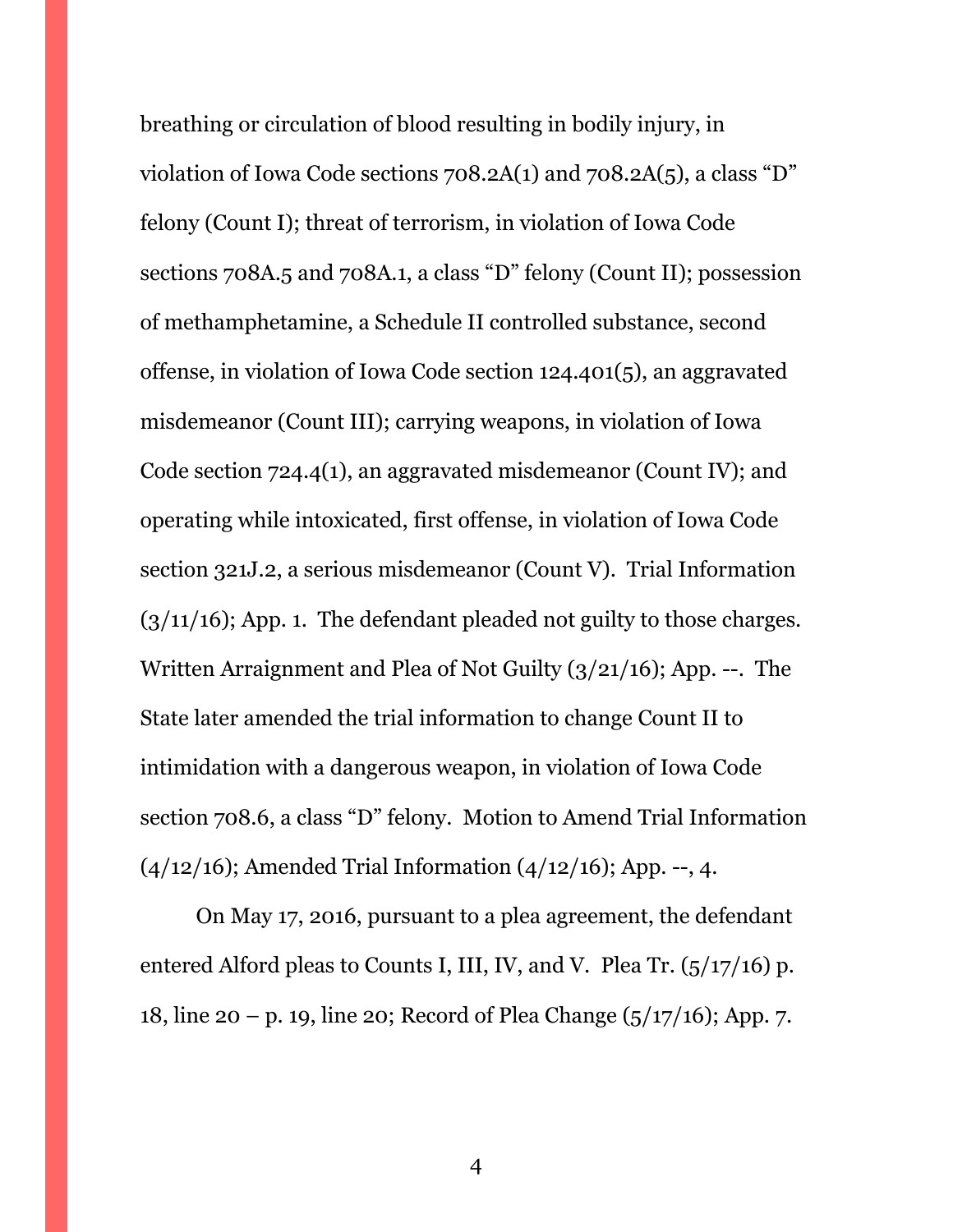In return, the State dismissed Count II. Plea Tr. (5/17/16) p. 11, line  $24 - p.$  12, line 24; Record of Plea Change ( $\frac{5}{17/16}$ ); App. 7.

At a later sentencing proceeding, the district court imposed a term of incarceration not to exceed five years and a fine of \$750.00 plus the statutory 35% surcharge and domestic abuse surcharge on Count I; terms of incarceration not to exceed two years and a fine of \$625 plus the statutory 35% surcharge on Counts III and IV; and a two-day term of incarceration in the county jail and a fine of \$1250 plus the statutory 35% surcharge on Count V. Judgment and Sentence (6/28/16); App. 10. The court ordered that the prison terms on Counts I, III, and IV be served consecutively but that the two-day jail term on Count V be served concurrently. Judgment and Sentence  $(6/28/16)$ ; App. 10.

The defendant filed a timely notice of appeal. Notice of Appeal  $(6/30/16)$ ; App. 16.

#### **Facts**

The State will set forth relevant facts in the course of its argument.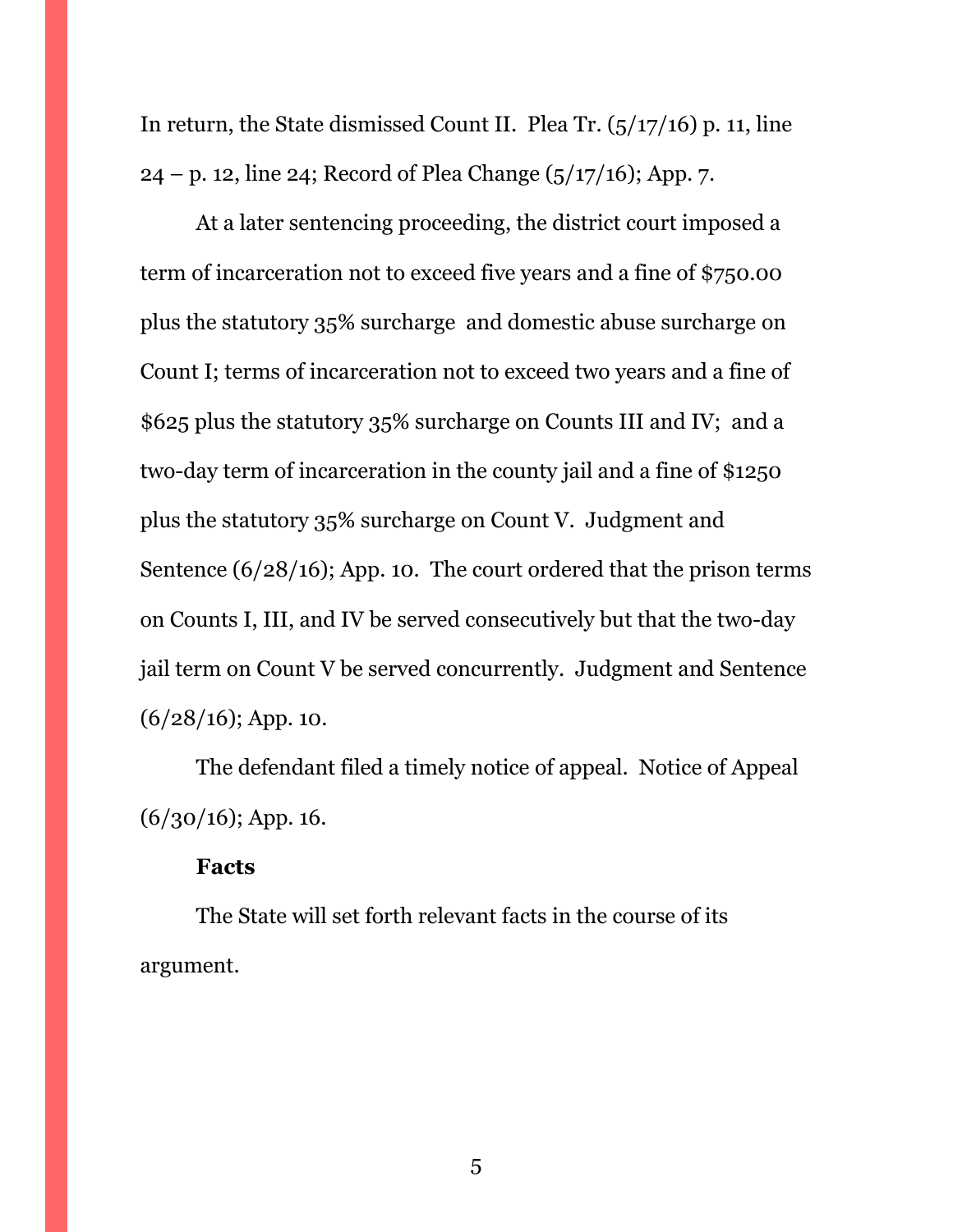### **ARGUMENT**

## <span id="page-9-1"></span><span id="page-9-0"></span>**I. The Defendant Has Not Established That His Trial Counsel Was Ineffective For Failing to File a Motion In Arrest of Judgment Challenging the Adequacy of the District Court's Advice Regarding the Guilty Plea.**

#### **Preservation of Error**

Generally, "[a] defendant's failure to challenge the adequacy of

a guilty plea proceeding by motion in arrest of judgment shall

preclude the defendant's right to assert such challenge on appeal."

Iowa R. Crim. P. 2.24(3)(a). There is an exception to this rule where a

defendant is not advised

during the plea proceedings, as required by rule  $2.8(2)(d)$ , that challenges to the plea must be made in a motion in arrest of judgment and that the failure to challenge the plea by filing the motion within the time provided prior to sentencing precludes a right to assert the challenge on appeal.

*State v. Fisher*, 877 N.W.2d 676, 680 (Iowa 2016) (citing *State v.* 

*Meron,* 675 N.W.2d 537, 540 (Iowa 2004)); *State v. Loye*, 670

N.W.2d 141, 150 (Iowa 2003) (excusing error preservation when the

"court's comments in no way conveyed the fact that the defendant's

failure to file a motion attacking the adequacy of her plea would

forfeit her right to challenge the plea on appeal").

Iowa Rule of Criminal Procedure 2.8(2)(d) provides: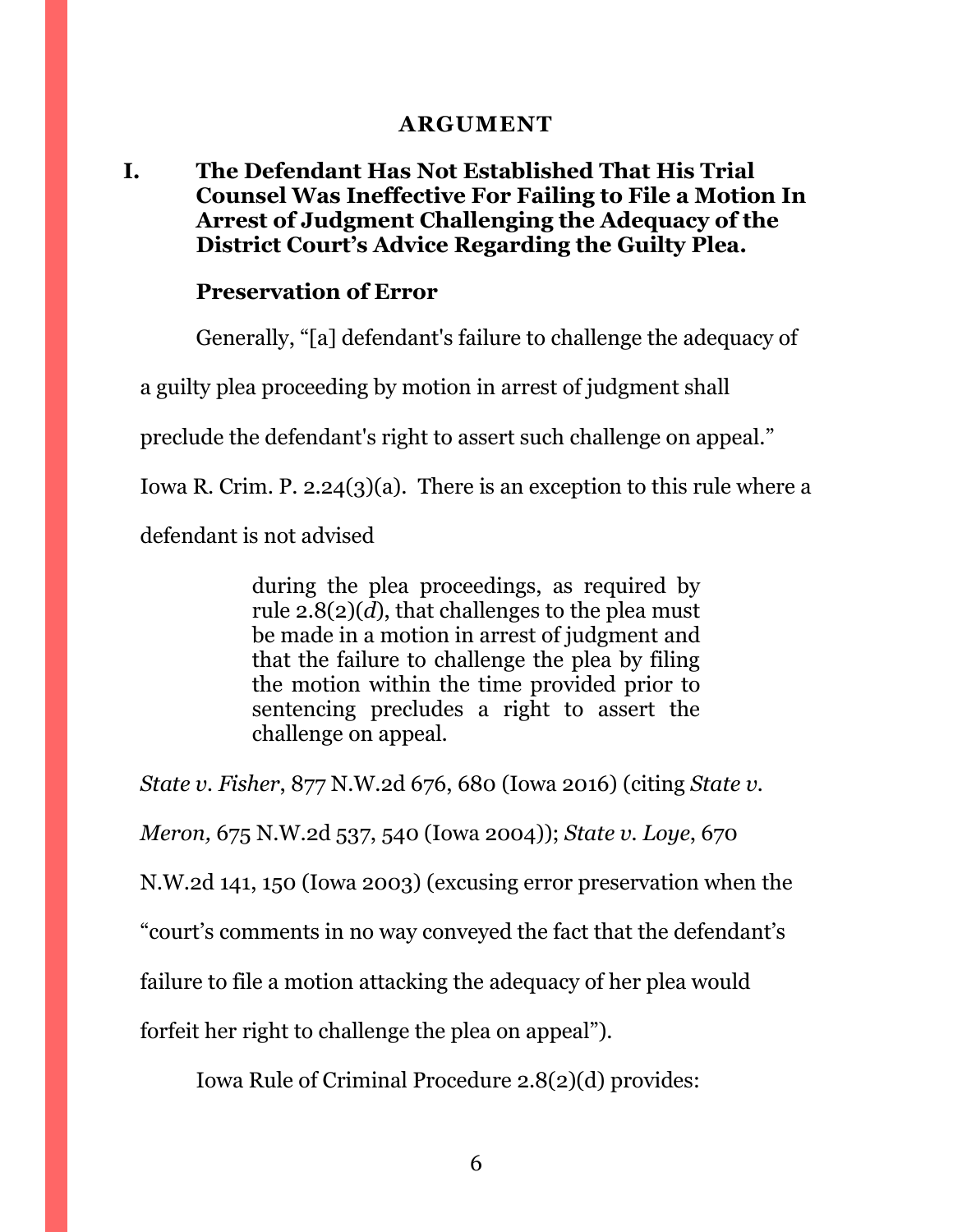The court shall inform the defendant that any challenges to a plea of guilty based on alleged defects in the plea proceedings must be raised in a motion in arrest of judgment and that failure to so raise such challenges shall preclude the right to assert them on appeal.

Iowa R. Crim P. 2.8(2)(d). This Court employs a substantialcompliance test in determining whether the rule has been satisfied. *State v. Myers*, 653 N.W.2d 574, 577-78 (Iowa 2002).

Because the defendant failed to file a motion in arrest of

judgment challenging his guilty plea and the district court

substantially complied with Iowa Rule of Criminal Procedure

2.8(2)(d), direct consideration of this claim on appeal is barred. Iowa

R. Crim. P. 2.24(3)(a); *State v. Worley*, 297 N.W.2d 368, 370 (Iowa

1980) ("Where the trial court informs the defendant of this

procedural requirement, we will not hesitate to preclude challenges to

plea proceedings on appeal.").

During the plea proceeding, the district court advised the defendant as follows:

> Now, Mr. Weitzel, because we've not gone to Sentencing today, I need to advised you that you have the right to file a motion, called a Motion in Arrest of Judgment. And you would file that motion if you believe I have made any mistakes or errors in accepting your plea here today.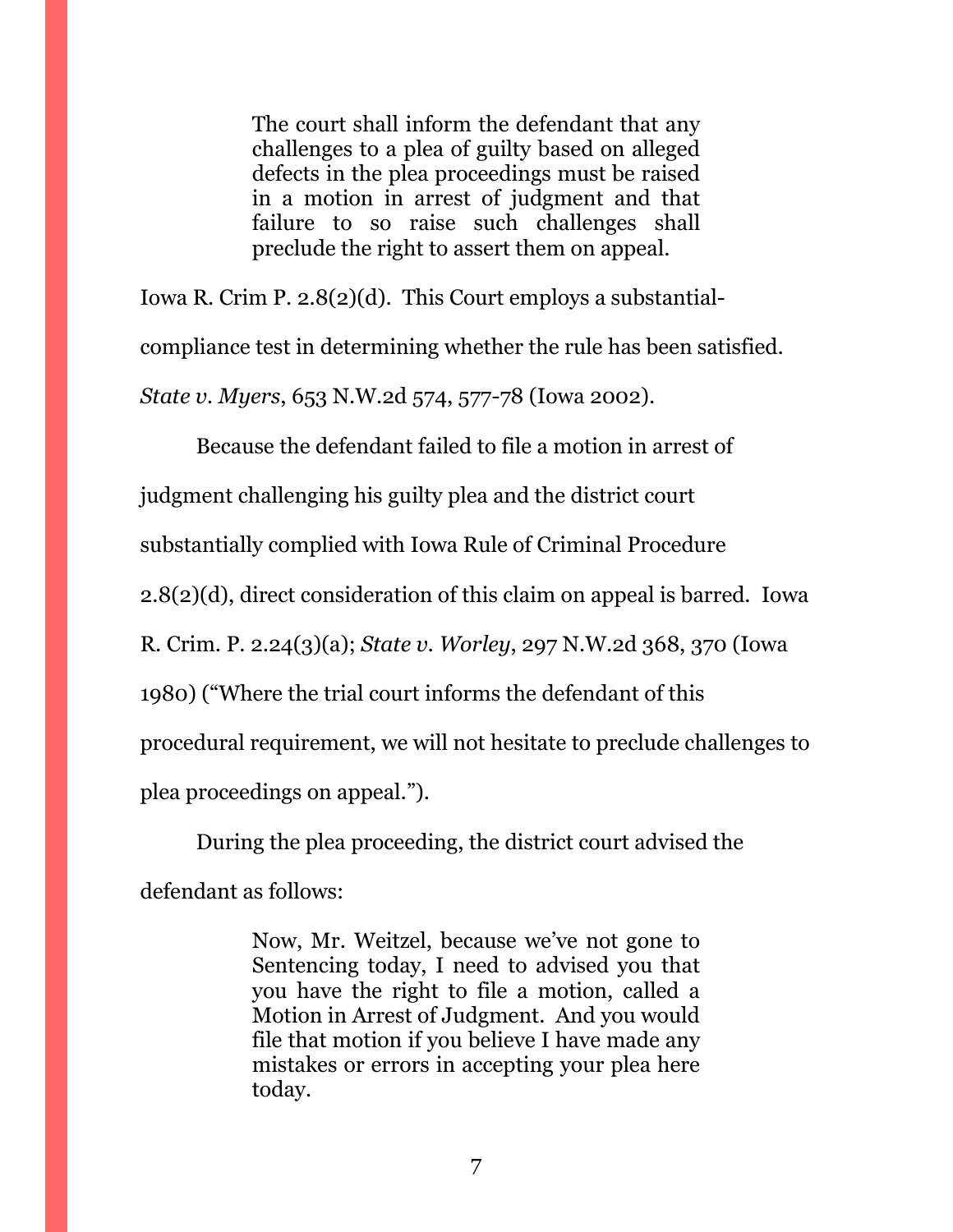If you are going to file that motion, you have to do so within 45 days of today's date, or in any case, not later than five days before the date set for Sentencing.

If you have any questions about that motion, please speak to your attorney.

Plea Tr. p. 22, lines 8-18. The court's statement during the proceedings did not inform the defendant that if he failed to file a motion in arrest of judgment, he would be precluded from challenging any defect in the plea proceedings on appeal. *See Meron*, 675 N.W.2d at 541 (stating that the court must inform the defendant (1) " that any challenges to a plea of guilty based on alleged defects in the plea proceedings must be raised in a motion in arrest of judgment" and (2) "that failure to so raise such challenges shall preclude the right to assert them on appeal").

However, on the same day the defendant entered his guilty pleas, the district court filed a written memorandum of the plea proceedings that included the following paragraph:

> Defendant is advised by the Court pursuant to Rule 2.24, Iowa Rules of Criminal Procedure, that a Motion in Arrest of Judgment must be made not later than 45 days after plea of guilty, verdict of guilty, or special verdict upon which a judgment of conviction may be rendered, but in any case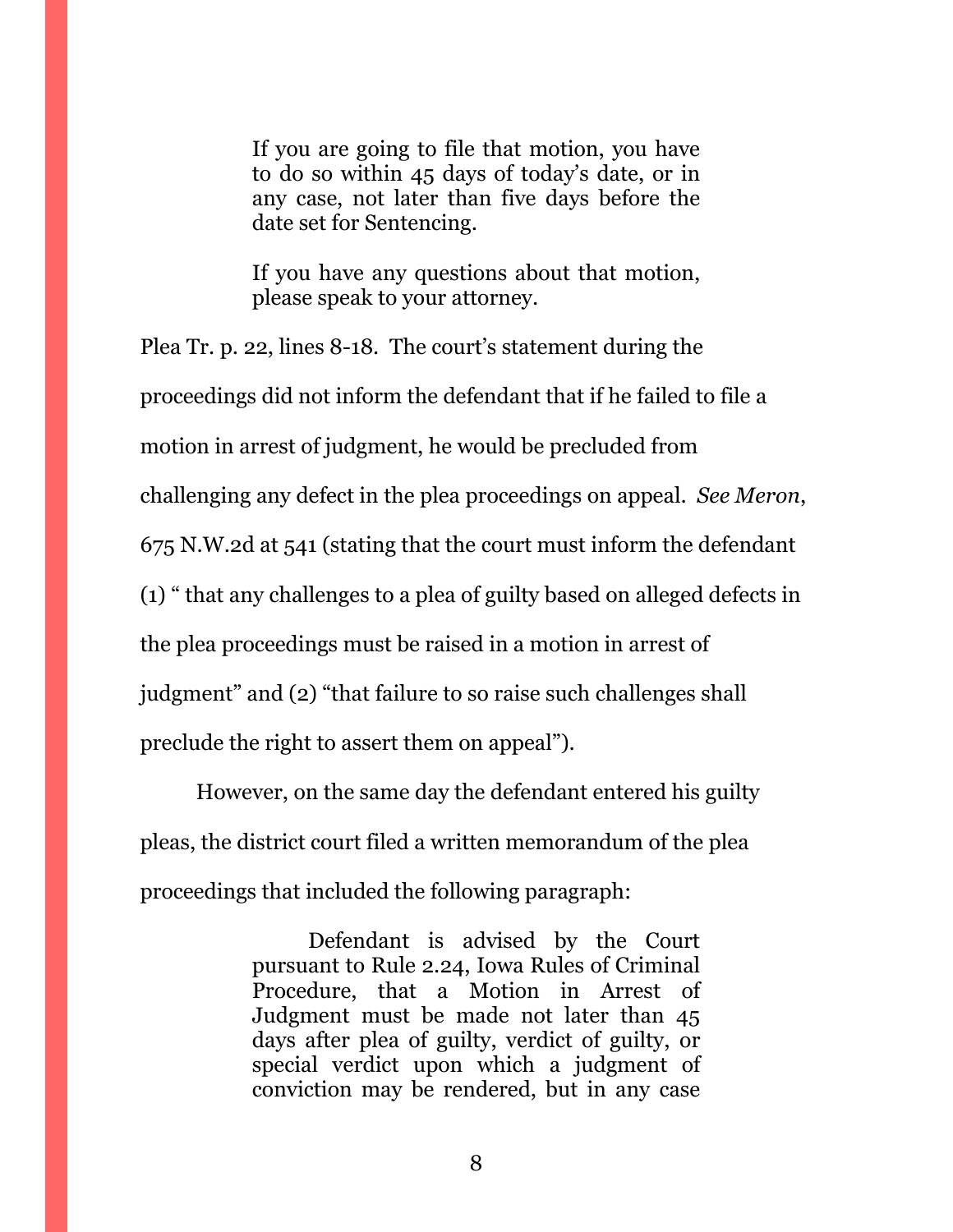not later than five (5) days before the date set for pronouncing judgment. A Motion in Arrest of Judgment is an application by the Defendant that no judgment be rendered on a finding, plea, or verdict of guilty. A Defendant's failure to challenge the adequacy of a guilty plea proceeding by Motion in Arrest of Judgment shall preclude his or her right to assert such challenge on appeal.

Record of Plea Change  $(5/17/16)$ ; App. 7. That written statement provided all of the information required under Iowa Rule of Criminal Procedure 2.8(2)(d). Thus, the court's comments during the plea colloquy coupled with the written statement in the record of plea change substantially complied with rule 2.8(2)(d). *Cf*. *State v. Oldham*, 515 N.W.2d 44, 46-47 (Iowa 1994) (finding that colloquy and written application to withdraw plea of not guilty considered together were sufficient to notify the defendant of the consequences of failing to file a motion in arrest of judgment); *State v. Kirchoff*, 452 N.W.2d 801, 805 (Iowa 1990) (considering written plea and oral sentencing comments together to determine whether there was substantial compliance with rule 2.8(2)(b); *State v. Beeman*, No. 14- 1792, 2016 WL 3269527, \*2 (Iowa Ct. App. June 15, 2016) (concluding that the written pleas coupled with the court's in-court advisory constituted substantial compliance with rule 2.8(2)(d)).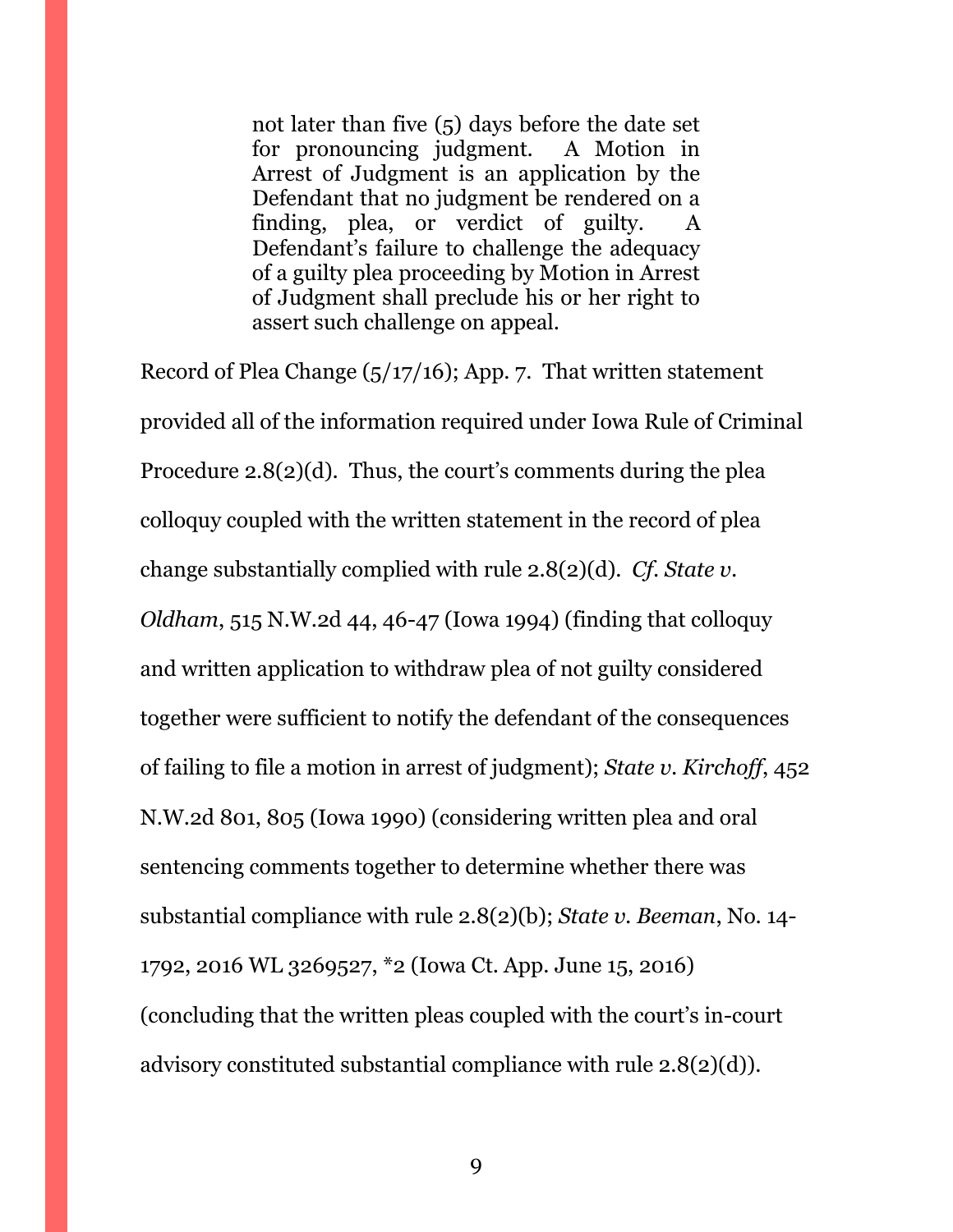The function of rule 2.8(2) is to ensure a defendant understands that he has the right to appeal the plea proceedings within the applicable time frame. So long as that concept is conveyed, the failure to file a motion in arrest of judgment precludes a direct challenge to the guilty plea. *Fisher*, 877 N.W.2d at 680. That principle promotes finality, which is an important component of justice. *State v. Mann*, 602 N.W.2d 785, 789 (Iowa 1999).

Because the district court substantially complied with rule 2.8(2)(d) and the defendant failed to file a motion in arrest of judgment, error was not preserved. This Court therefore should address the defendant's claim as one of ineffective assistance of counsel. The general error-preservation rule does not apply to such a claim. *State v. Lucas*, 323 N.W.2d 228, 232 (Iowa 1982).

#### **Standard of Review**

Ineffective-assistance-of-counsel claims involve a constitutional challenge and therefore are reviewed de novo. *State v. Ray*, 516 N.W.2d 863, 865 (Iowa 1994).

#### **Merits**

A defendant claiming ineffective assistance of counsel must prove both of the following elements: (1) counsel failed to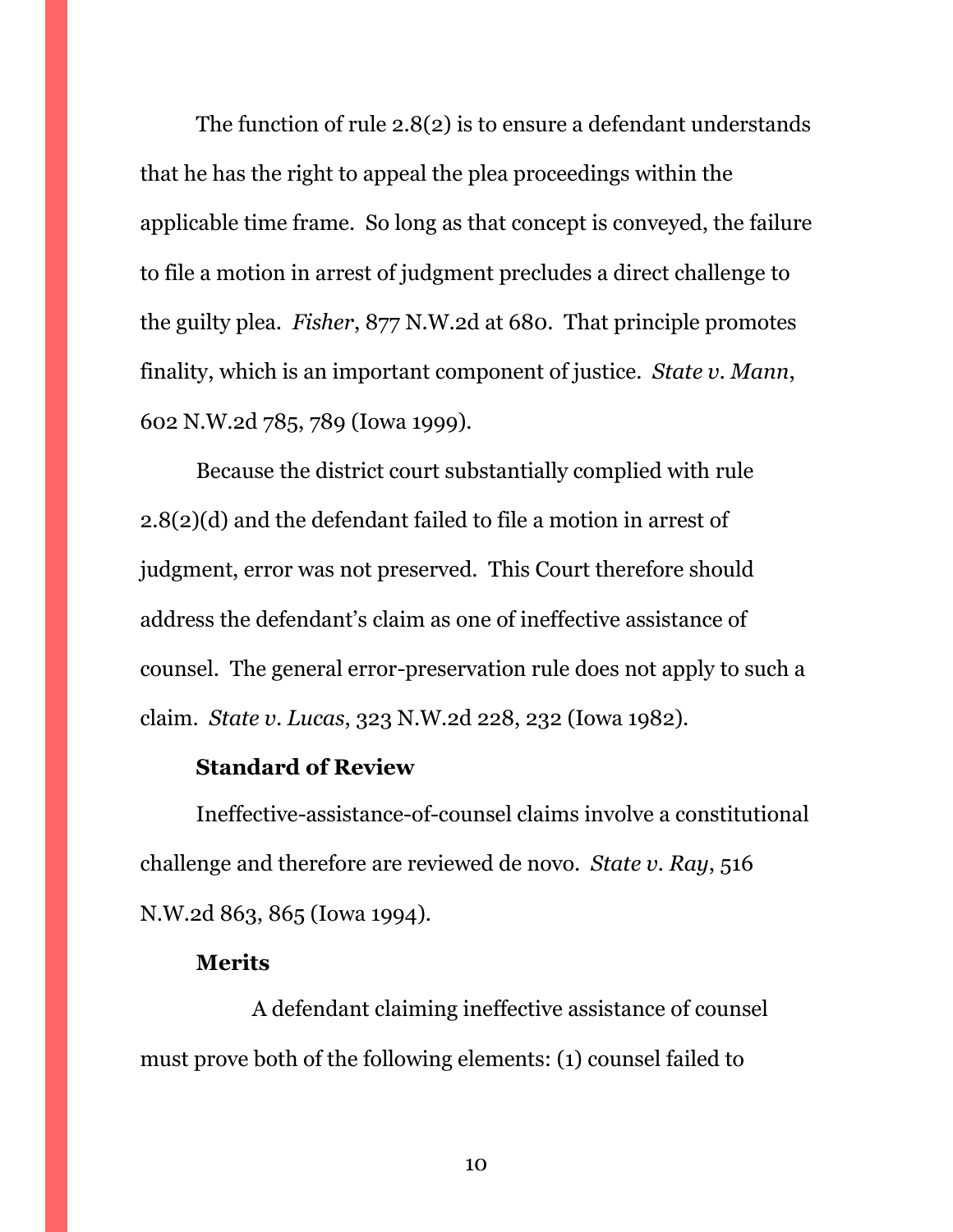perform an essential duty; and (2) the defendant was prejudiced by counsel's errors. *State v. Brooks,* 555 N.W.2d 446, 448 (Iowa 1996); *State v. Terry,* 544 N.W.2d 449, 453 (Iowa 1996). To prove that counsel failed to perform an essential duty, the defendant must "overcome the presumption counsel is competent and show counsel's performance is not within the range of normal competency." *State v. Thornton*, 498 N.W.2d 670,675 (Iowa 1993). The reviewing court "will not reverse where counsel has made a reasonable decision concerning trial tactics and strategy, even if such judgments ultimately fail." *Brewer v. State,* 444 N.W.2d 77, 83 (Iowa 1989). To prove prejudice, the defendant must show a reasonable probability that the outcome of the trial would have been different. *King v. State*, 797 N.W.2d 565, 574 (Iowa 2011) (citing *Strickland v. Washington*, 466 U.S. 668, 694 (1984)). In the context of a guilty plea, "the defendant must show that there is a reasonable probability that, but for counsel's errors, he or she would not have pleaded guilty and would have insisted on going to trial." *State v. Straw*, 709 N.W.2d 128, 138 (Iowa 2006) (citing *Hill v. Lockhart*, 474 U.S.52, 59 (1985)). The reviewing court may dispose of an ineffective assistance claim if the defendant fails to satisfy either the breach of duty or the prejudice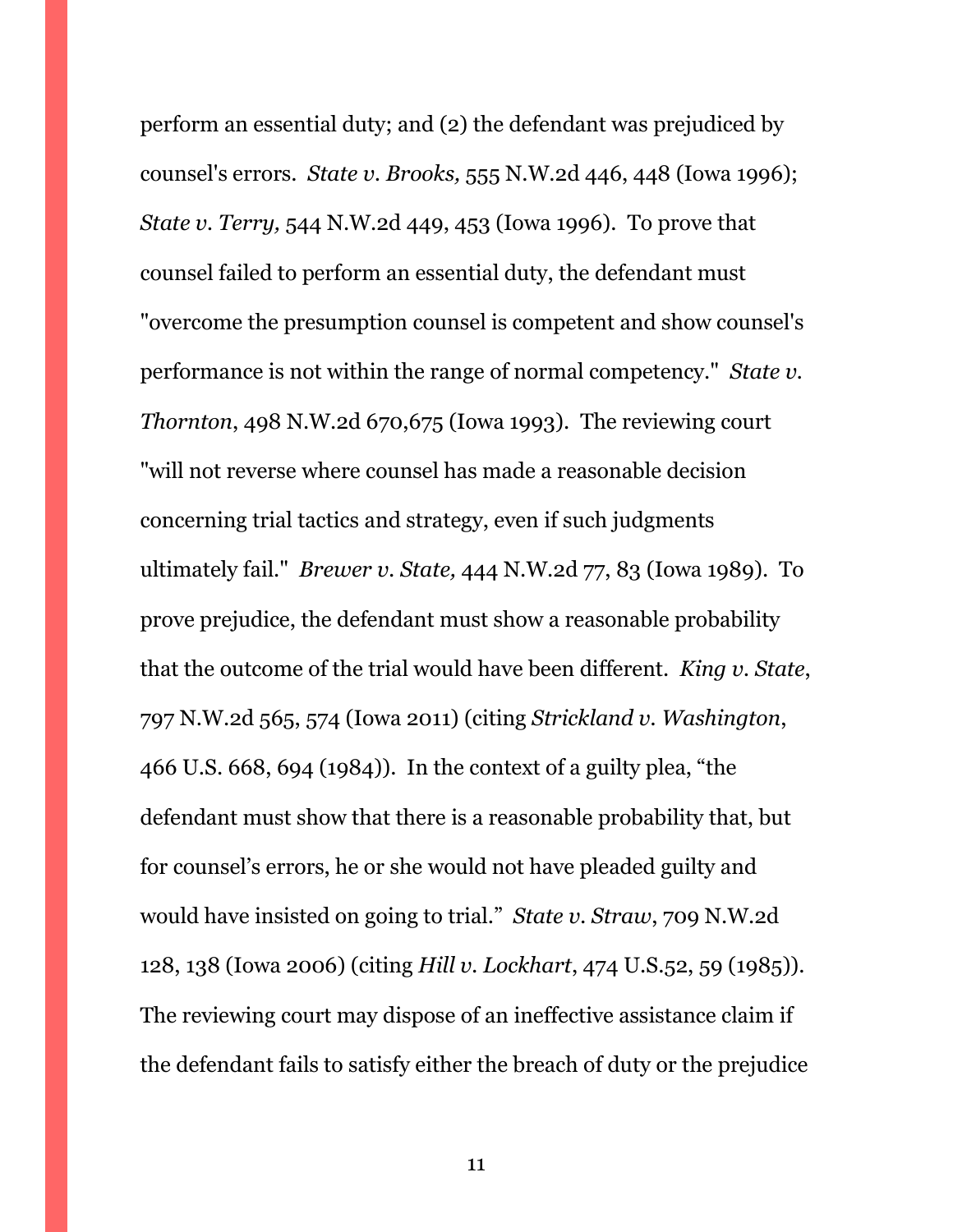prong of the *Strickland* test. *State v. Cook,* 565 N.W.2d 611,614 (Iowa 1997).

Ordinarily, postconviction proceedings are the preferred forum for resolving ineffective assistance of counsel claims. *State v. Johnson,* 445 N.W.2d 337, 339 (Iowa 1989); *State v. Poyner*, 306 N.W.2d 716, 719 (Iowa 1981). Such proceedings afford an opportunity for a full evidentiary hearing where counsel may respond to the defendant's charges. *Johnson,* 445 N.W.2d at 339. "Even a lawyer is entitled to his day in court, especially when his professional reputation is impugned." *Id.* (quoting *State v. Coil,* 264 N.W.2d 293, 296 (Iowa 1978)). Nevertheless, when the record is adequate to address an ineffective assistance claim, the reviewing court may do so on direct appeal. *State v. Rubino*, 602 N.W.2d 558, 563 (Iowa 1999).

In the present case, the defendant claims his trial counsel was ineffective for failing to challenge several alleged deficiencies in the plea colloquy: (1) the court's failure to inform the defendant of the 35% surcharge under Iowa Code section 911.1; (2) the court's failure to inform the defendant of the \$100.00 domestic abuse surcharge under 2015 Iowa Acts chapter 96, section 15 (codified at Iowa Code section 911.2B); (3) the court's inaccurate statement about the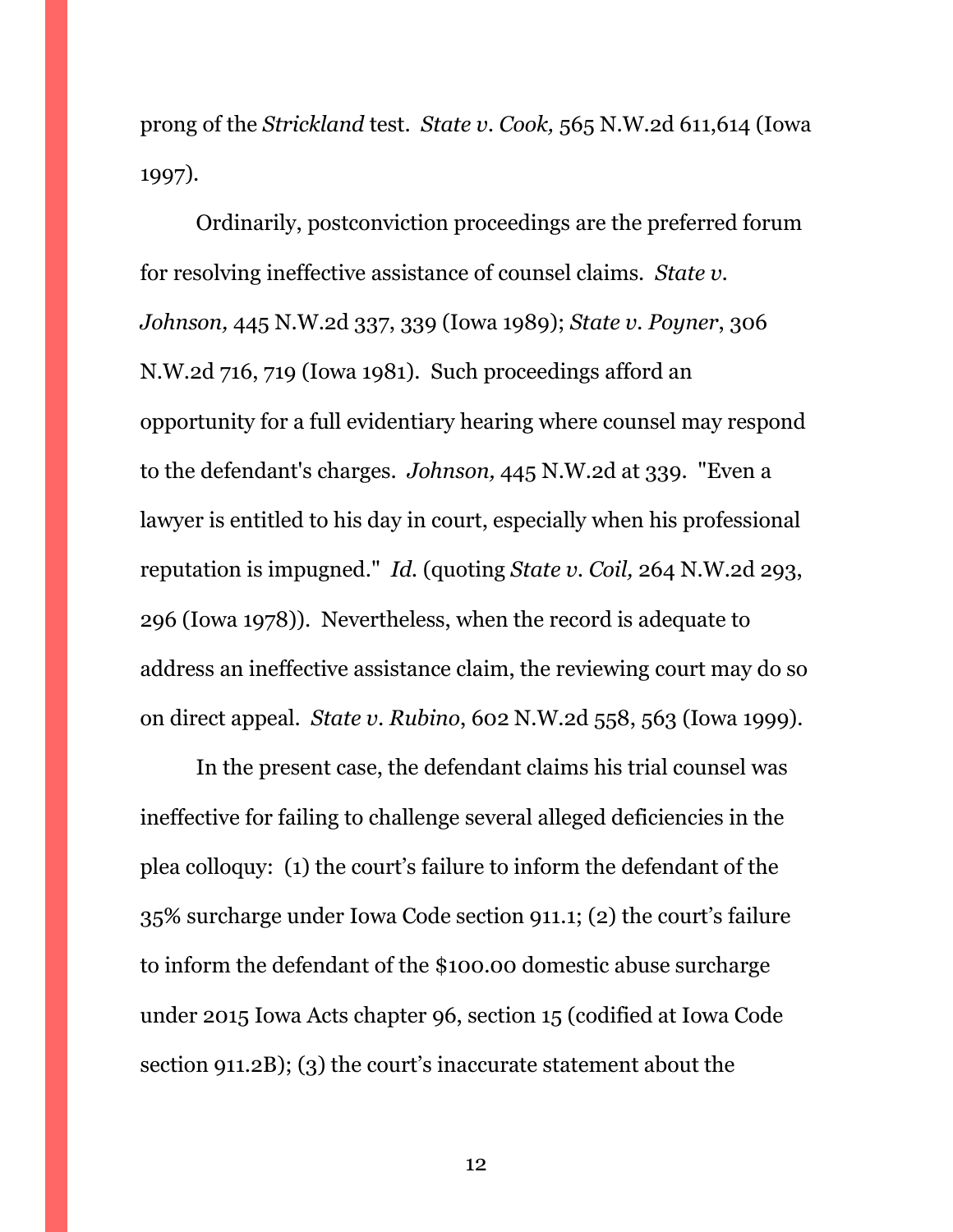amount of the fine for operating while intoxicated, first offense; and (4) the court's failure to inform the defendant that the fines were cumulative.

The defendant cannot establish that his counsel was ineffective. With regard to the 35% surcharge, the defendant cannot show that he would have insisted on proceeding to trial had he known of the surcharge. *See Straw*, 709 N.W.2d at 138. Under the terms of the plea agreement, the defendant avoided a conviction of a class "D" felony – intimidation with a dangerous weapon, in violation of Iowa Code section 708.6, which carried a possible five-year term of incarceration. *See* Iowa Code § 902.9(e). It is unlikely knowledge of the surcharge would have led him to proceed to trial. With regard to the domestic abuse surcharge, the district court did advise him of that consequence of his plea. Although the court initially did not discuss the domestic abuse surcharge, it did inform the defendant of the surcharge a short time later after the prosecutor made reference to it. *See* Plea Tr. p. 11, line  $24 - p$ . 13, line 7. As to the amount of the fine for operating while intoxicated, first offense, the court incorrectly advised the defendant that the maximum possible fine was \$1,500.00, when it fact it is \$1,250.00. Plea Tr. p. 11, lines 4-19; *see*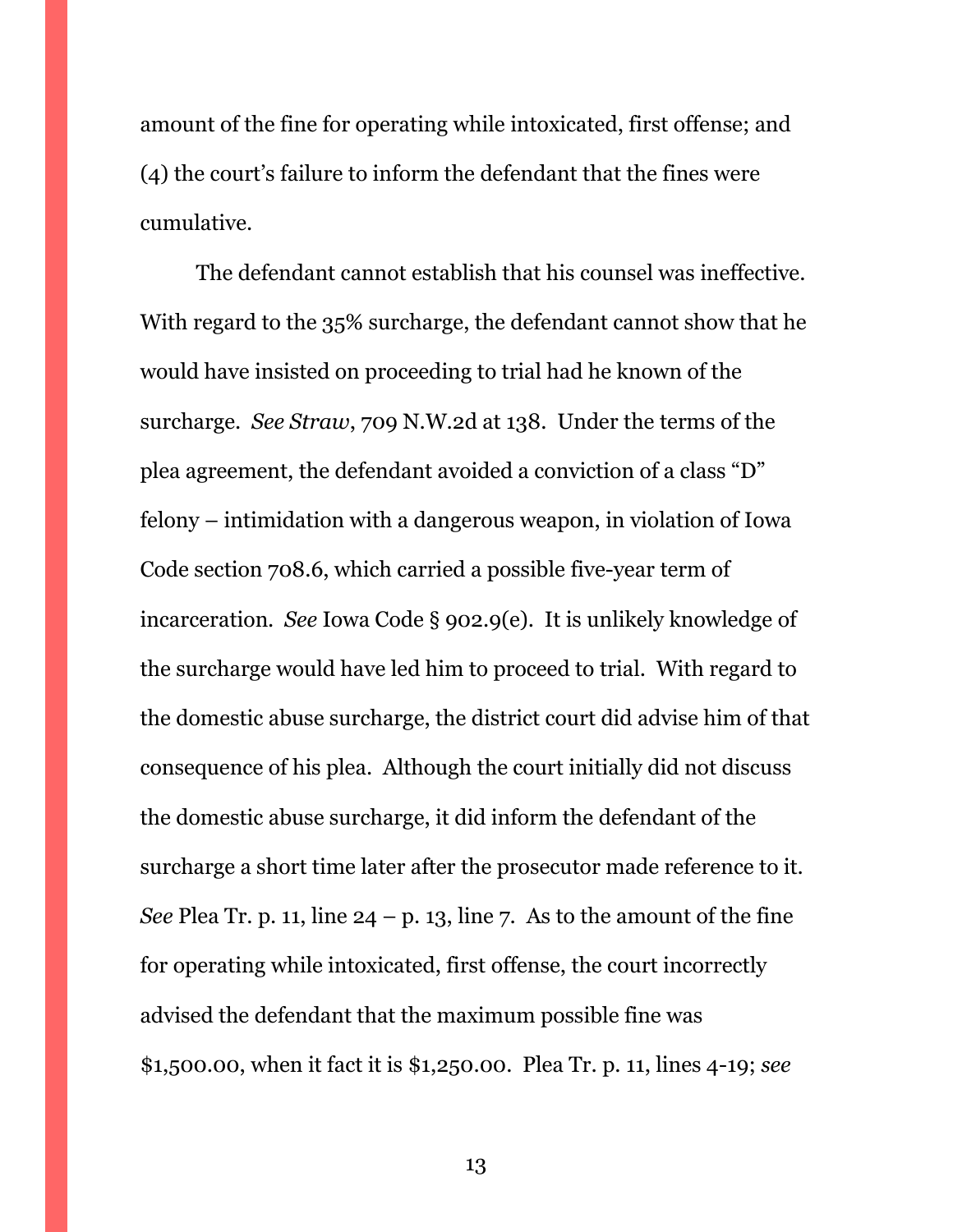Iowa Code section 321J.2(3)(c). The defendant cannot credibly argue that the court's overstatement of the amount of the fine influenced his decision to plead guilty. Finally, the State is aware of no authority that requires the district court to inform a defendant that fines on different counts will be cumulative. Although the district court has the discretion under Iowa Code section 901.8 to order sentences imposed on different counts to be served concurrently or consecutively, there is no corresponding provision for fines. Unless the court suspends the fine (and in some cases it cannot), the defendant is responsible for paying the fines for each offense.

The defendant has not established his claim of ineffective assistance.

## <span id="page-17-0"></span>**II. The District Court Substantially Complied With the Requirements of Iowa Rule of Criminal Procedure 2.8(2)(b)**.

#### **Preservation of Error**

As discussed above, the defendant did not preserve this claim of error.

#### **Standard of Review**

Review of challenges to guilty pleas is ordinarily for correction

of errors at law. *State v. Fisher*, 877 N.W.2d 676, 680 (Iowa 2016)

(citing *State v. Velez*, 829 N.W.2d 572, 575 (Iowa 2013)).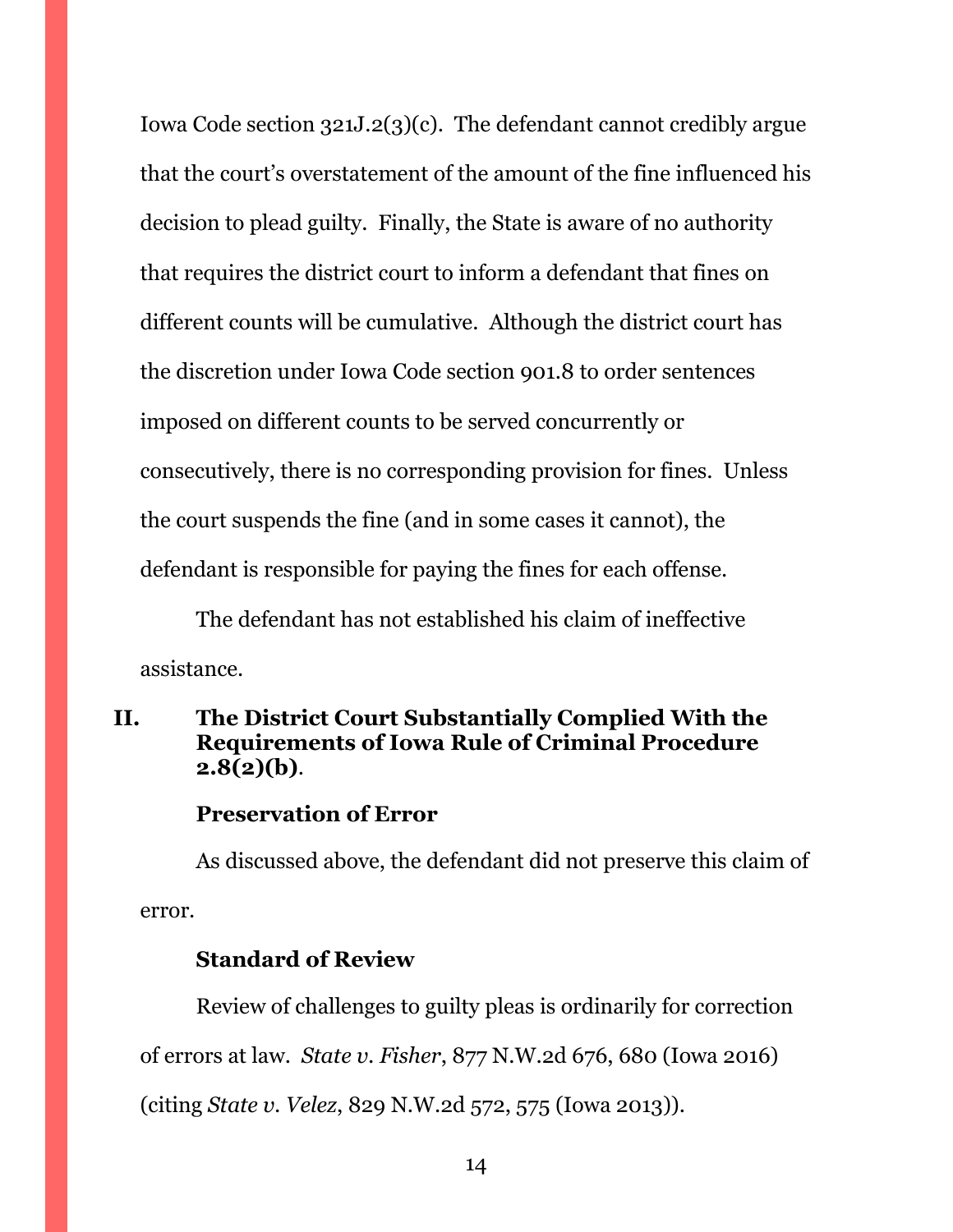#### **Merits**

If this Court directly addresses the defendant's claims, it should find the district court substantially complied with the requirements of Iowa Rule of Criminal Procedure 2.8. As set forth above, the defendant claims the plea colloquy was deficient in the following regards: (1) the court failed to inform the defendant of the 35% surcharge under Iowa Code section 911.1; (2) the court failed to inform the defendant of the domestic abuse surcharge under 2015 Iowa Acts chapter 96, section 15 (codified at Iowa Code section 911.2B); (3) the court made an inaccurate statement about the amount of the fine for operating while intoxicated, first offense; and (4) the court failed to inform the defendant that the fines were cumulative. As set forth above, the district court did inform the defendant of the \$100.00 domestic abuse surcharge, and there is no requirement that the court advise the defendant that fines on different counts will be cumulative. There were no deficiencies in the plea colloquy with respect to those matters, so the State will not address the second and fourth matters here.

With regard to the statutory surcharge under Iowa Code section 911.1, the Iowa Supreme Court has held that "*actual compliance* with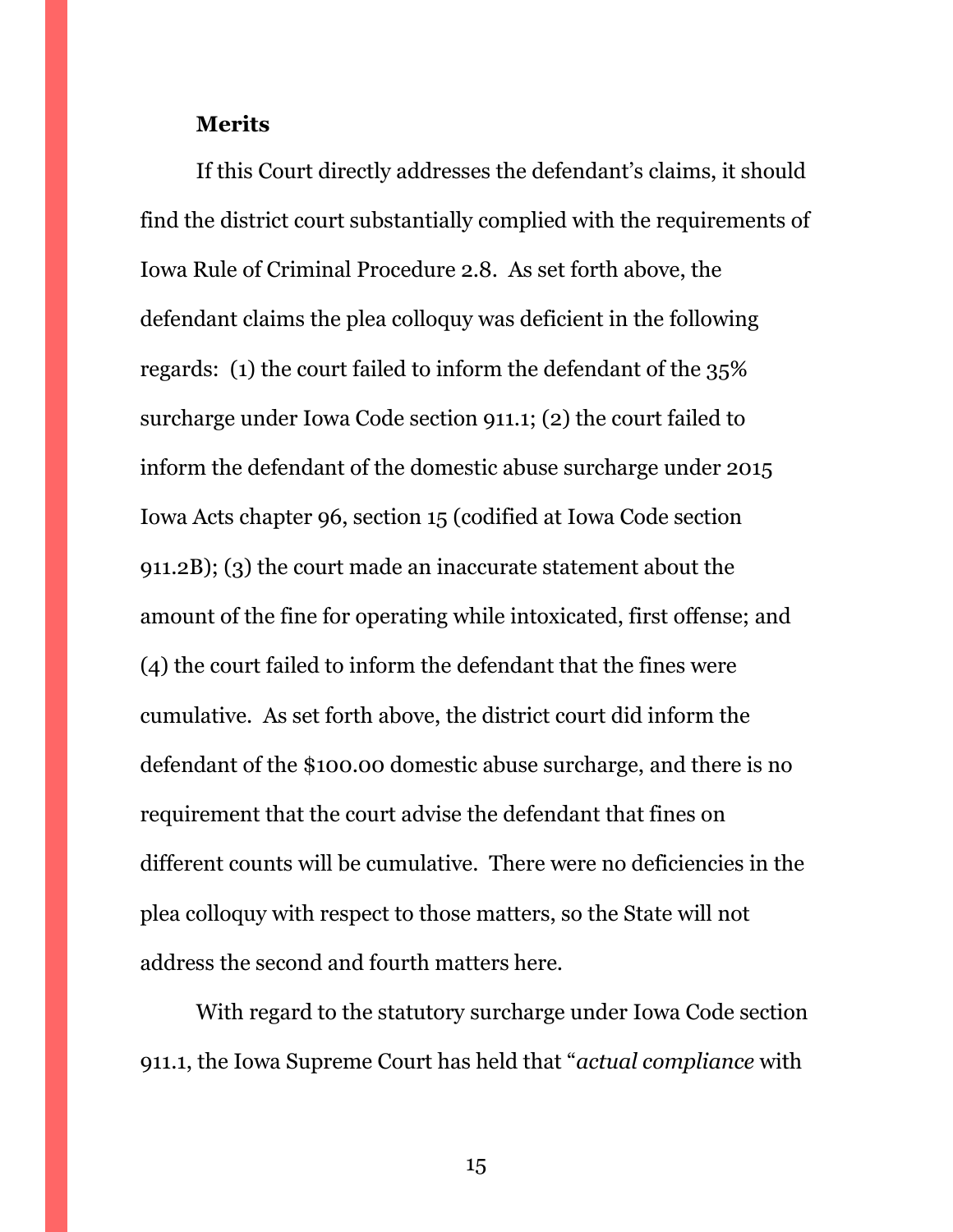rule 2.8(2)(b)(2) requires disclosure of all applicable chapter 911 surcharges" but has declined to address "whether failure to disclose the surcharges *alone* would have meant the plea did not "*substantially comply* with rule 2.8(2)(b)(2)." *Fisher*, 877 N.W.2d at 680. This Court should determine that the district court substantially complied with the rule in this case. When the court informs a defendant of the maximum possible term of incarceration, which directly implicates the defendant's liberty interest; the maximum fine; and the other matters set forth in rule 2.8, the defendant has an adequate basis for deciding whether to proceed with the plea. Information regarding a surcharge is less likely to have an impact on the defendant's decision, so that the failure to advise of the surcharge should not invalidate the plea.

As to the fact the district court informed the defendant the fine for operating while intoxicated, first offense, was \$1,500.00 instead of \$1,250.00, "a plea-taking error which raises no doubt as to the voluntariness or factual accuracy of the plea may be properly disregarded, provided the defendant is unable to prove prejudice." *State v. Fluhr*, 287 N.W.2d 857, 864 (Iowa 1980), *overruled on other grounds by State v. Kirchoff*, 452 N.W.2d 801, 804-05 (Iowa 1990).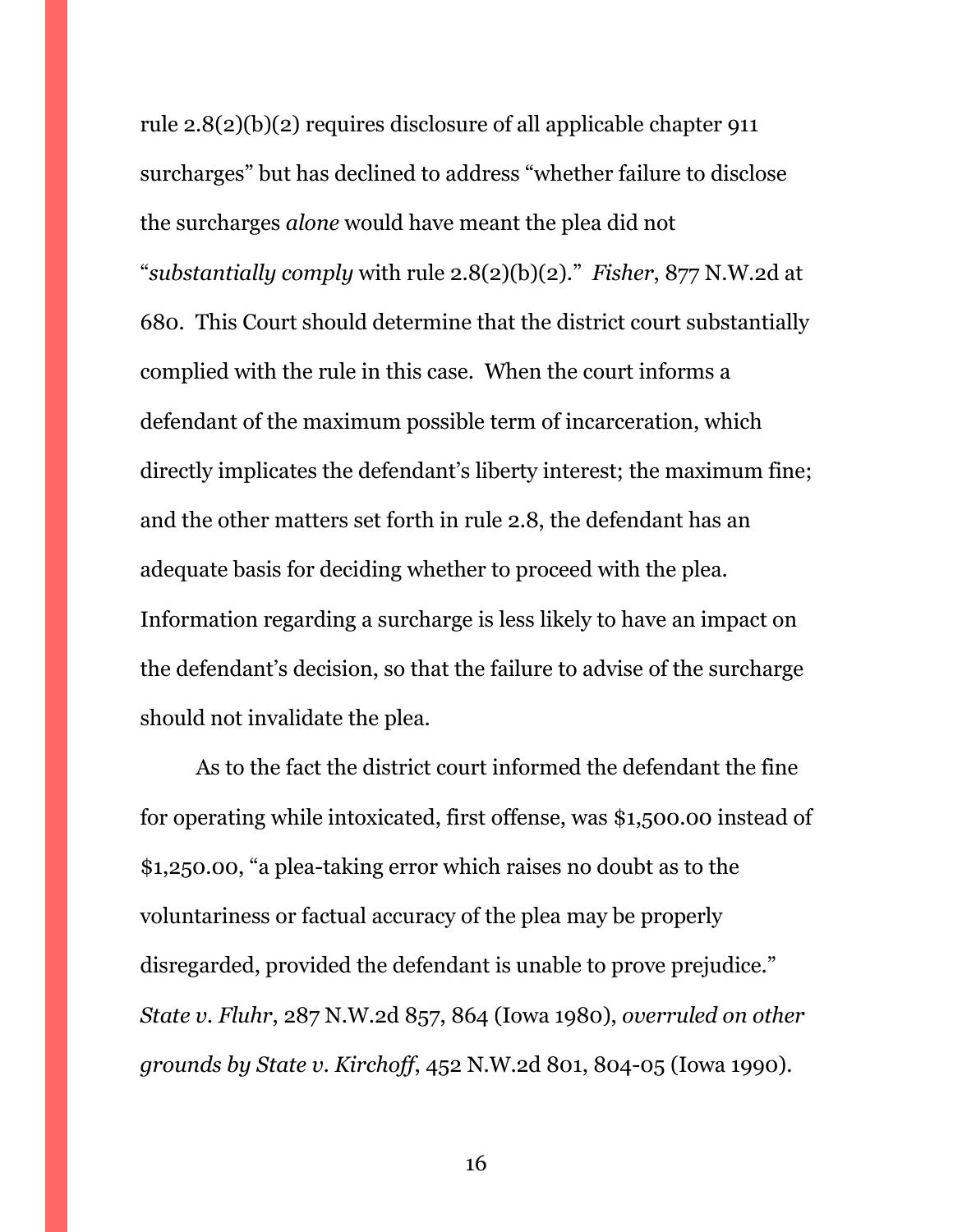Because the maximum fine was actually less than the amount stated by the court, the defendant cannot show that he was prejudiced by the inaccuracy.

The plea colloquy conducted by the district court in this case substantially complied with the requirements of Iowa Rule of Criminal Procedure 2.8(2)(b).

### **CONCLUSION**

<span id="page-20-0"></span>For all of the reasons stated above, the State respectfully requests that this Court affirm Jason Weitzel's conviction and sentence.

## **REQUEST FOR NONORAL SUBMISSION**

<span id="page-20-1"></span>The State requests that this matter be submitted nonorally.

Respectfully submitted,

THOMAS J. MILLER Attorney General of Iowa

 $\bigcap$ *Oam* 

**JEAN C. PETTINGER** Assistant Attorney General Hoover State Office Bldg., 2nd Fl. Des Moines, Iowa 50319 (515) 281-5976 jean.pettinger@iowa.gov